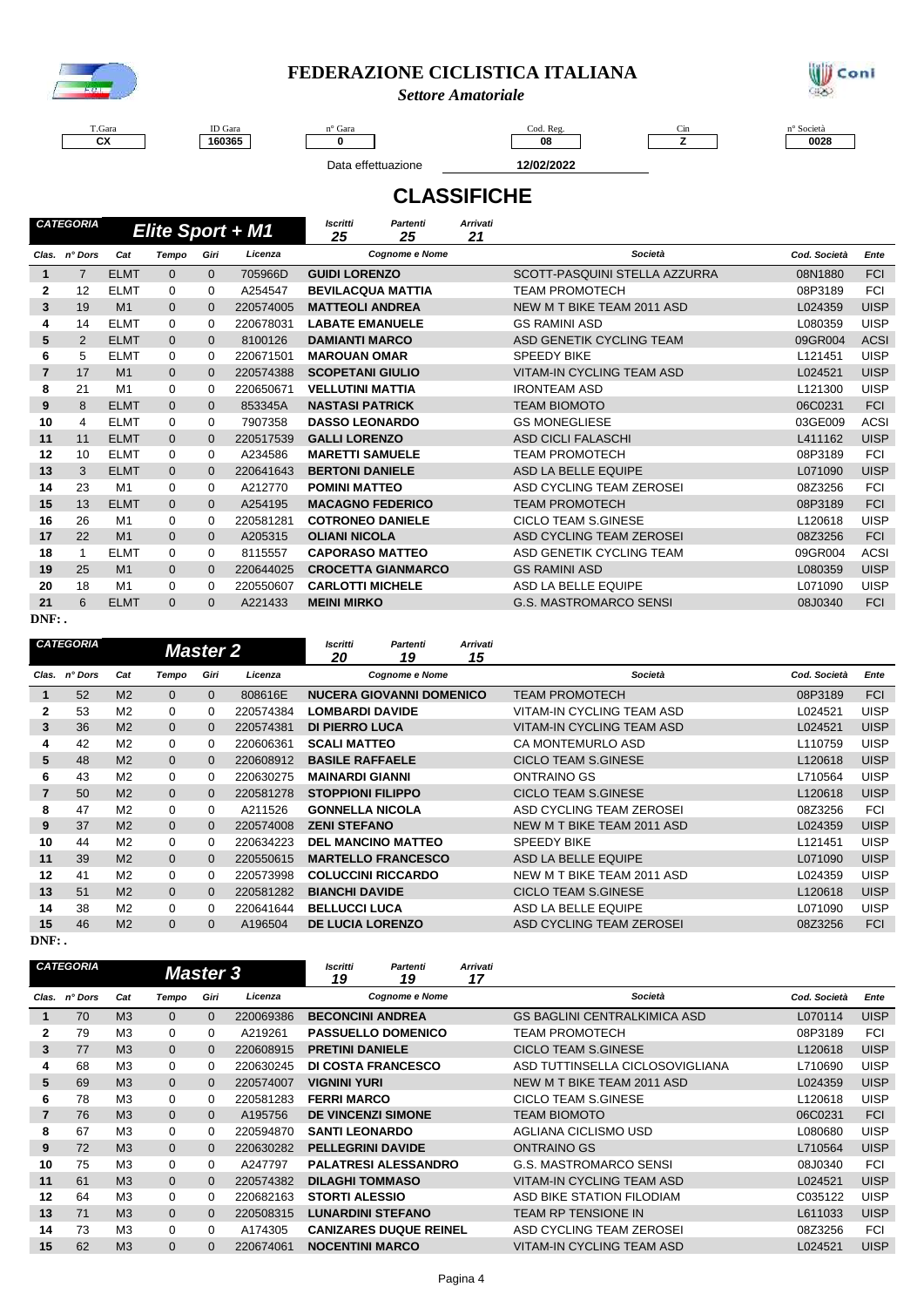

### **FEDERAZIONE CICLISTICA ITALIANA**

*Settore Amatoriale*



T.Gara **CX**

 $\sqrt{ }$ 

ID Gara  n° Gara and the code of the Code Reg. Code Reg. Cin the contract of the contract of the contract of the contract of the contract of the contract of the contract of the contract of the contract of the contract of the contra

**08 Z 0028**

 $\overline{\phantom{0}}$ 

Data effettuazione **12/02/2022**

## **CLASSIFICHE**

| 16 66      | M3              |  | 220608711 STEFANI STEFANO      | AGLIANA CICLISMO USD     | L080680 | <b>UISF</b> |
|------------|-----------------|--|--------------------------------|--------------------------|---------|-------------|
| $17 \t 74$ | MA <sub>2</sub> |  | A250434 BERNACCHI MASSIMILIANO | ASD CYCLING TEAM ZEROSEL | 08Z3256 | <b>FCI</b>  |

| AGLIANA CICLISMO USD     | L080680 | <b>UISP</b> |
|--------------------------|---------|-------------|
| ASD CYCLING TEAM ZEROSEL | 08Z3256 |             |

**DNF: .**

|       | <b>CATEGORIA</b> |                |                | <b>Master 4</b> |           | <b>Iscritti</b><br>25    | <b>Partenti</b><br>25         | Arrivati<br>18 |                                     |              |             |
|-------|------------------|----------------|----------------|-----------------|-----------|--------------------------|-------------------------------|----------------|-------------------------------------|--------------|-------------|
| Clas. | n° Dors          | Cat            | Tempo          | Giri            | Licenza   |                          | <b>Cognome e Nome</b>         |                | Società                             | Cod. Società | Ente        |
|       | 125              | M <sub>4</sub> | $\mathbf{0}$   | $\Omega$        | 220623944 | <b>ORLANDI MICHELE</b>   |                               |                | <b>GS BAGLINI CENTRALKIMICA ASD</b> | L070114      | <b>UISP</b> |
| 2     | 109              | M4             | 0              | 0               | 220696184 |                          | <b>GIORDANI LEONARDO</b>      |                | AGLIANA CICLISMO USD                | L080680      | UISP        |
| 3     | 115              | M <sub>4</sub> | $\mathbf{0}$   | $\mathbf{0}$    | A211460   | <b>NOMELLINI GIACOMO</b> |                               |                | ASD CYCLING TEAM ZEROSEI            | 08Z3256      | <b>FCI</b>  |
| 4     | 124              | M4             | 0              | $\Omega$        | 220508314 | <b>BUGLIANI CARLO</b>    |                               |                | TEAM RP TENSIONE IN                 | L611033      | UISP        |
| 5     | 123              | M <sub>4</sub> | 0              | $\Omega$        | 220508331 |                          | <b>D'AGOSTINO ALESSANDRO</b>  |                | ASD TEAM BICISPORT CARRARA          | L610277      | <b>UISP</b> |
| 6     | 113              | M4             | 0              | $\Omega$        | 220606354 | <b>GHENO ALESSANDRO</b>  |                               |                | <b>CA MONTEMURLO ASD</b>            | L110759      | UISP        |
| 7     | 126              | M <sub>4</sub> | $\overline{0}$ | $\Omega$        | 220647388 | <b>IANNELLO VINCENZO</b> |                               |                | <b>BICISPORT SANGUINETTI</b>        | L610277      | <b>UISP</b> |
| 8     | 117              | M4             | 0              | $\Omega$        | 895966L   | <b>PELOSIN DAVIDE</b>    |                               |                | <b>TEAM BIOMOTO</b>                 | 06C0231      | <b>FCI</b>  |
| 9     | 114              | M <sub>4</sub> | $\overline{0}$ | $\Omega$        | 220630907 | <b>PIEROTTI GIUSEPPE</b> |                               |                | <b>SPEEDY BIKE</b>                  | L121451      | <b>UISP</b> |
| 10    | 120              | M4             | 0              | $\Omega$        | 220638984 |                          | <b>DEGL'INNOCENTI STEFANO</b> |                | POLISPORTIVA ITALY TEAM             | L080904      | UISP        |
| 11    | 110              | M <sub>4</sub> | $\overline{0}$ | $\Omega$        | 220594865 |                          | <b>LATORRACA ALESSIO</b>      |                | <b>AGLIANA CICLISMO USD</b>         | L080680      | <b>UISP</b> |
| 12    | 106              | M4             | 0              | $\Omega$        | 7956640   |                          | <b>MARCHETTI GIANFRANCO</b>   |                | ASD GENETIK CYCLING TEAM            | 09GR004      | ACSI        |
| 13    | 129              | M <sub>4</sub> | $\overline{0}$ | $\Omega$        | 220608956 | <b>ANTONELLI DANIELE</b> |                               |                | <b>TEAM FREEDOM BIKE</b>            | L121357      | <b>UISP</b> |
| 14    | 107              | M4             | 0              | $\Omega$        | 220574257 | <b>GORGA GIANNI</b>      |                               |                | NEW M T BIKE TEAM 2011 ASD          | L024359      | UISP        |
| 15    | 111              | M <sub>4</sub> | $\overline{0}$ | $\Omega$        | 220608944 | <b>DAL ZOVO LUCA</b>     |                               |                | <b>ASD BACHINI BIKES</b>            | L121307      | <b>UISP</b> |
| 16    | 112              | M4             | 0              | $\Omega$        | 220690825 | <b>TARANTINI MICHELE</b> |                               |                | AS TEAM GULLIVER BIKE               | L121339      | UISP        |
| 17    | 193              | M <sub>4</sub> | $\overline{0}$ | $\Omega$        | 220690823 | <b>ORLANDI MARCO</b>     |                               |                | <b>TEAM GULLIVER</b>                | L121339      | <b>UISP</b> |
| 18    | 118              | M4             | 0              | 0               | 220574383 | <b>GRANI GABRIELE</b>    |                               |                | VITAM-IN CYCLING TEAM ASD           | L024521      | <b>UISP</b> |

**DNF: .**

|                | CATEGORIA |                |                | <b>Master 5</b> |           | <b>Iscritti</b><br>24      | Partenti<br>22             | <b>Arrivati</b><br>16 |                                     |              |             |
|----------------|-----------|----------------|----------------|-----------------|-----------|----------------------------|----------------------------|-----------------------|-------------------------------------|--------------|-------------|
| Clas.          | n° Dors   | Cat            | <b>Tempo</b>   | Giri            | Licenza   |                            | <b>Cognome e Nome</b>      |                       | Società                             | Cod. Società | Ente        |
| 1              | 138       | M <sub>5</sub> | 0              | $\Omega$        | 220623942 | <b>FERRARI LORENZO</b>     |                            |                       | <b>GS BAGLINI CENTRALKIMICA ASD</b> | L050444      | <b>UISP</b> |
| 2              | 151       | M <sub>5</sub> | 0              | 0               | 220623945 | <b>PANTANI MICHELE</b>     |                            |                       | <b>GS BAGLINI CENTRALKIMICA ASD</b> | L070114      | <b>UISP</b> |
| 3              | 149       | M <sub>5</sub> | $\overline{0}$ | $\Omega$        | 220617711 |                            | <b>CIAMBRELLO GIOVANNI</b> |                       | <b>INKOSPORT TEAM</b>               | L071181      | <b>UISP</b> |
| 4              | 142       | M <sub>5</sub> | 0              | $\Omega$        | 220631778 | <b>MARSANO PAOLO</b>       |                            |                       | ASD CICLO ARCI GRISEI SARZANA       | C035311      | <b>UISP</b> |
| 5              | 156       | M <sub>5</sub> | $\mathbf{0}$   | $\Omega$        | 220623947 |                            | <b>SACCOMANNI ENRICO</b>   |                       | <b>GS BAGLINI CENTRALKIMICA ASD</b> | L070114      | <b>UISP</b> |
| 6              | 159       | M <sub>5</sub> | 0              | $\Omega$        | 220587726 | <b>MARCHETTI STEFANO</b>   |                            |                       | <b>TEAM CICLI MORI</b>              | L120627      | <b>UISP</b> |
| 7              | 150       | M <sub>5</sub> | $\overline{0}$ | 0               | 220630365 | <b>BENERICETTI DANIELE</b> |                            |                       | <b>HEARTH ON BIKE ASD</b>           | L710578      | <b>UISP</b> |
| 8              | 141       | M <sub>5</sub> | 0              | $\Omega$        | 220581373 | <b>PAOLI ALESSANDRO</b>    |                            |                       | ASD GARFAGNANA TEAM CICLI MORI      | L120627      | <b>UISP</b> |
| 9              | 152       | M <sub>5</sub> | $\mathbf{0}$   | $\Omega$        | 220550609 |                            | <b>TURCHI MASSIMO</b>      |                       | ASD LA BELLE EQUIPE                 | L071090      | <b>UISP</b> |
| 10             | 158       | M <sub>5</sub> | 0              | $\Omega$        | 220592195 | <b>TUCCI MAURO</b>         |                            |                       | CICLO TEAM S.GINESE                 | L120618      | <b>UISP</b> |
| 11             | 157       | M <sub>5</sub> | $\overline{0}$ | $\Omega$        | 220690849 | <b>PAOLI MASSIMO</b>       |                            |                       | ASD RUOTA A RUOTA                   | L121055      | <b>UISP</b> |
| 12             | 136       | M <sub>5</sub> | 0              | $\Omega$        | 220601734 |                            | NICOLOSI ROBERTO GIORGIO   |                       | ASD CYCLING TEAM ZEROSEI            | L120549      | <b>UISP</b> |
| 13             | 139       | M <sub>5</sub> | $\mathbf{0}$   | $\Omega$        | 220592193 | <b>MONTI FLAVIANO</b>      |                            |                       | <b>CICLO TEAM S.GINESE</b>          | L120618      | <b>UISP</b> |
| 14             | 143       | M <sub>5</sub> | 0              | $\Omega$        | 220608753 |                            | <b>VITANZA FRANCESCO</b>   |                       | <b>GS RAMINI ASD</b>                | L080359      | <b>UISP</b> |
| 15             | 153       | M <sub>5</sub> | 0              | $\Omega$        | 220655707 | <b>PENNUCCI MARCO</b>      |                            |                       | <b>HEARTH ON BIKE ASD</b>           | L710578      | <b>UISP</b> |
| 16<br>$DNF:$ . | 146       | M <sub>5</sub> | 0              | 0               | 220550611 | <b>POLI DAVIDE</b>         |                            |                       | ASD LA BELLE EQUIPE                 | L071090      | <b>UISP</b> |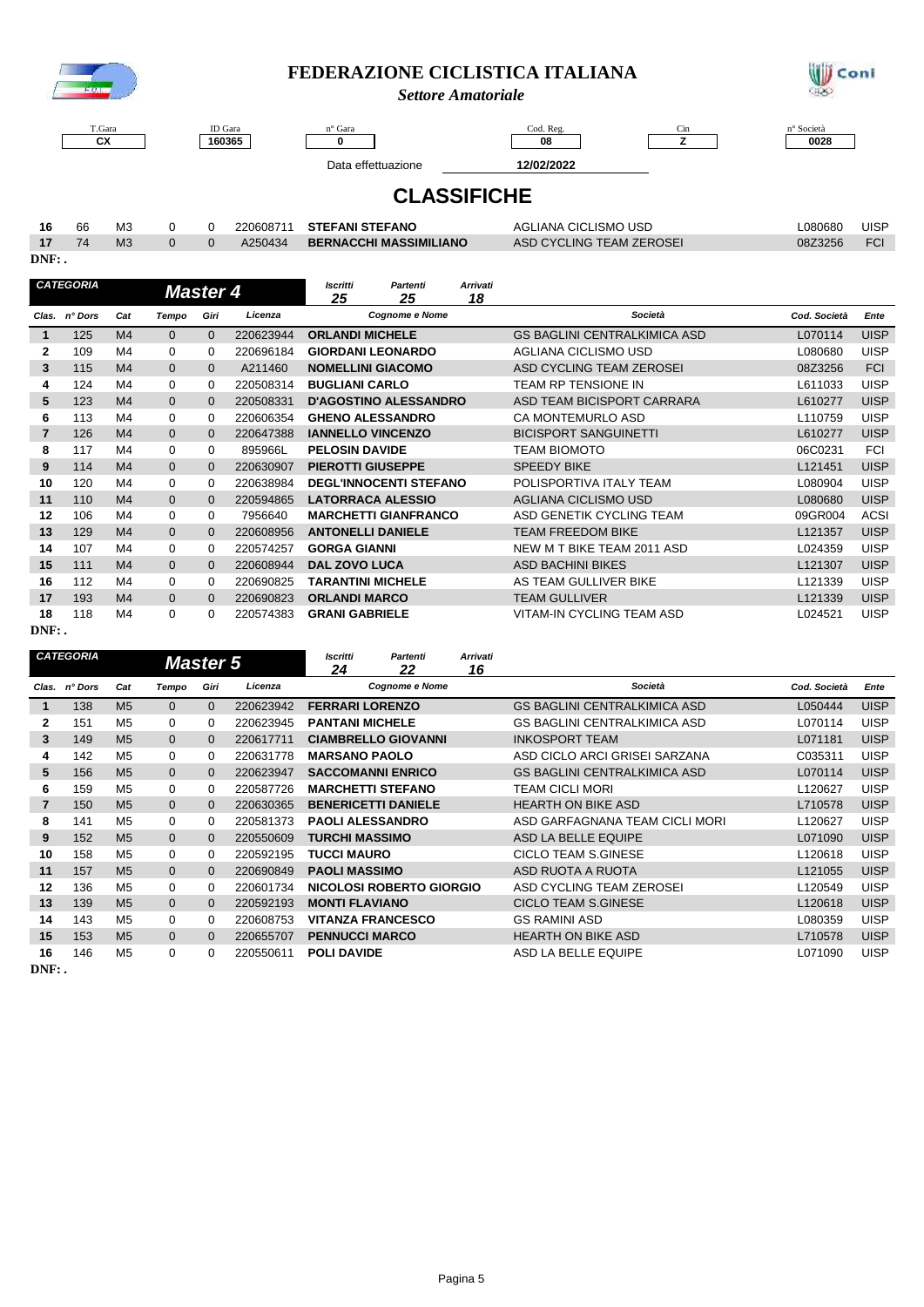

### **FEDERAZIONE CICLISTICA ITALIANA**

*Settore Amatoriale*



T.Gara **CX**

 $\sqrt{ }$ 

ID Gara **160365**

n° Gara and the code of the Code Reg. Code Reg. Cin the contract of the contract of the contract of the contract of the contract of the contract of the contract of the contract of the contract of the contract of the contra **0 08 Z 0028**

 $\overline{\phantom{a}}$ 

Data effettuazione **12/02/2022**

# **CLASSIFICHE**

|                | <b>CATEGORIA</b> |                |                | <b>Master 6</b> |           | <b>Arrivati</b><br>Iscritti<br>Partenti<br>10<br>12<br>11 |                            |                                     |              |             |
|----------------|------------------|----------------|----------------|-----------------|-----------|-----------------------------------------------------------|----------------------------|-------------------------------------|--------------|-------------|
| Clas.          | n° Dors          | Cat            | Tempo          | Giri            | Licenza   |                                                           | <b>Cognome e Nome</b>      | Società                             | Cod. Società | Ente        |
|                | 167              | M <sub>6</sub> | $\Omega$       | $\Omega$        | A249924   |                                                           | <b>INNOCENTI ROBERTO</b>   | <b>TEAM FRANCO BALLERINI</b>        | 08R3061      | <b>FCI</b>  |
| 2              | 132              | M6             | 0              | 0               | 220592227 | <b>CECCARELLI GIANNI</b>                                  |                            | <b>TEAM STEFAN</b>                  | L121310      | $\Omega$    |
| 3              | 166              | M <sub>6</sub> | $\overline{0}$ | 0               | 220553633 | <b>BUONAGUIDI LUCA</b>                                    |                            | <b>CICLO TEAM S.GINESE</b>          | L120618      | <b>UISP</b> |
| 4              | 162              | M <sub>6</sub> | 0              | 0               | 220617724 | <b>DEL MONTE AGOSTINO</b>                                 |                            | <b>INKOSPORT TEAM</b>               | L071181      | UISP        |
| 5              | 168              | M <sub>6</sub> | $\mathbf{0}$   | 0               | 220508312 | <b>VECOLI ANDREA</b>                                      |                            | <b>TEAM RP TENSIONE IN</b>          | L611033      | <b>UISP</b> |
| 6              | 164              | M6             | 0              | 0               | 220608744 | <b>MARIOTTI LUCA</b>                                      |                            | NUOVA TEAM CICLOIDEA ASD            | L080821      | <b>UISP</b> |
| $\overline{7}$ | 163              | M <sub>6</sub> | $\mathbf{0}$   | $\Omega$        | 220623943 |                                                           | <b>GRISELLI ALESSANDRO</b> | <b>GS BAGLINI CENTRALKIMICA ASD</b> | L050444      | <b>UISP</b> |
| 8              | 165              | M6             | 0              | 0               | A216862   | <b>NASTASI MILVIO</b>                                     |                            | <b>TEAM BIOMOTO</b>                 | 06C0231      | <b>FCI</b>  |
| 9              | 170              | M <sub>6</sub> | $\Omega$       | $\Omega$        | 220448145 | <b>GIUNTOLI STAFANO</b>                                   |                            | <b>TEAM STEFAN</b>                  | L121310      | <b>UISP</b> |
| 10<br>$DNF:$ . | 133              | M <sub>6</sub> | 0              | 0               | 220592229 | <b>LOMBARDI SERGIO</b>                                    |                            | <b>TEAM STEFAN</b>                  | L121310      | <b>UISP</b> |

|          | CATEGORIA |                |       | <b>Master 7</b> |           | <b>Iscritti</b><br>11    | Partenti<br>9         | <b>Arrivati</b> |                                |              |             |
|----------|-----------|----------------|-------|-----------------|-----------|--------------------------|-----------------------|-----------------|--------------------------------|--------------|-------------|
| Clas.    | n° Dors   | Cat            | Tempo | Giri            | Licenza   |                          | <b>Cognome e Nome</b> |                 | Società                        | Cod. Società | Ente        |
|          | 181       | M <sub>7</sub> | 0     |                 | 220594867 | <b>PANCONI ANDREA</b>    |                       |                 | AGLIANA CICLISMO USD           | L080680      | <b>UISP</b> |
|          | 195       | M7             | 0     |                 | 220587729 | <b>ESPOSTI STEFANO</b>   |                       |                 | TEAM CICLI MORI                | L120627      | <b>UISP</b> |
| 3        | 179       | M <sub>7</sub> | 0     | 0               | 220550606 | <b>CARLOTTI MAURO</b>    |                       |                 | ASD LA BELLE EQUIPE            | L071090      | <b>UISP</b> |
| 4        | 176       | M7             | 0     |                 | 220671541 | <b>BELLANDI GIOVANNI</b> |                       |                 | TEAM STEFAN                    | L121310      | <b>UISP</b> |
| 5        | 183       | M <sub>7</sub> | 0     | 0               | 220617714 | <b>BINI GIOVANNI</b>     |                       |                 | <b>INKOSPORT TEAM</b>          | L071181      | <b>UISP</b> |
| 6        | 185       | M7             | 0     |                 | 229033573 | <b>GUARINI GABRIELE</b>  |                       |                 | NEW M T BIKE TEAM 2011 ASD     | L024359      | <b>UISP</b> |
|          | 178       | M <sub>7</sub> | 0     |                 | 220582472 | <b>MORI ROBERTO</b>      |                       |                 | ASD GARFAGNANA TEAM CICLI MORI | L120627      | <b>UISP</b> |
| $DNF:$ . |           |                |       |                 |           |                          |                       |                 |                                |              |             |

|          | <b>CATEGORIA</b><br><b>Master 8</b>               |                 |             |                       |                       | <b>Iscritti</b><br>Ĵ   | Partenti<br>2         | <b>Arrivati</b>                |                     |         |              |            |
|----------|---------------------------------------------------|-----------------|-------------|-----------------------|-----------------------|------------------------|-----------------------|--------------------------------|---------------------|---------|--------------|------------|
| Clas.    | n° Dors                                           | Cat             | Tempo       | Giri                  | Licenza               |                        | <b>Cognome e Nome</b> |                                |                     | Società | Cod. Società | Ente       |
|          | 188                                               | M <sub>8</sub>  | $\mathbf 0$ | $\mathbf{0}$          | A108325               | <b>GIORGI MARCELLO</b> |                       |                                | A.S.D. CICLI TADDEI |         | 08Z2799      | <b>FCI</b> |
| $DNF:$ . |                                                   |                 |             |                       |                       |                        |                       |                                |                     |         |              |            |
|          | <b>CATEGORIA</b><br>Femminili                     |                 |             |                       |                       | Iscritti<br>5          | Partenti<br>4         | <b>Arrivati</b><br>0           |                     |         |              |            |
|          | Clas. n° Dors                                     | Cat             | Tempo       | Giri                  | Licenza               |                        | <b>Cognome e Nome</b> |                                |                     | Società | Cod. Società | Ente       |
| $DNF:$ . |                                                   |                 |             |                       |                       |                        |                       |                                |                     |         |              |            |
|          | <b>CATEGORIA</b>                                  | <b>Master 9</b> |             |                       |                       | Iscritti               | Partenti              | <b>Arrivati</b>                |                     |         |              |            |
| Clas.    | Licenza<br>n° Dors<br>Giri<br>Cat<br>Tempo        |                 |             | <b>Cognome e Nome</b> |                       |                        |                       | Società                        | Cod. Società        | Ente    |              |            |
|          | M <sub>9</sub><br>191<br>$\mathbf{0}$<br>$\Omega$ |                 |             | 220581297             | <b>MASSEI LUCIANO</b> |                        |                       | ASD GARFAGNANA TEAM CICLI MORI |                     | L120627 | <b>UISP</b>  |            |

**DNF: .**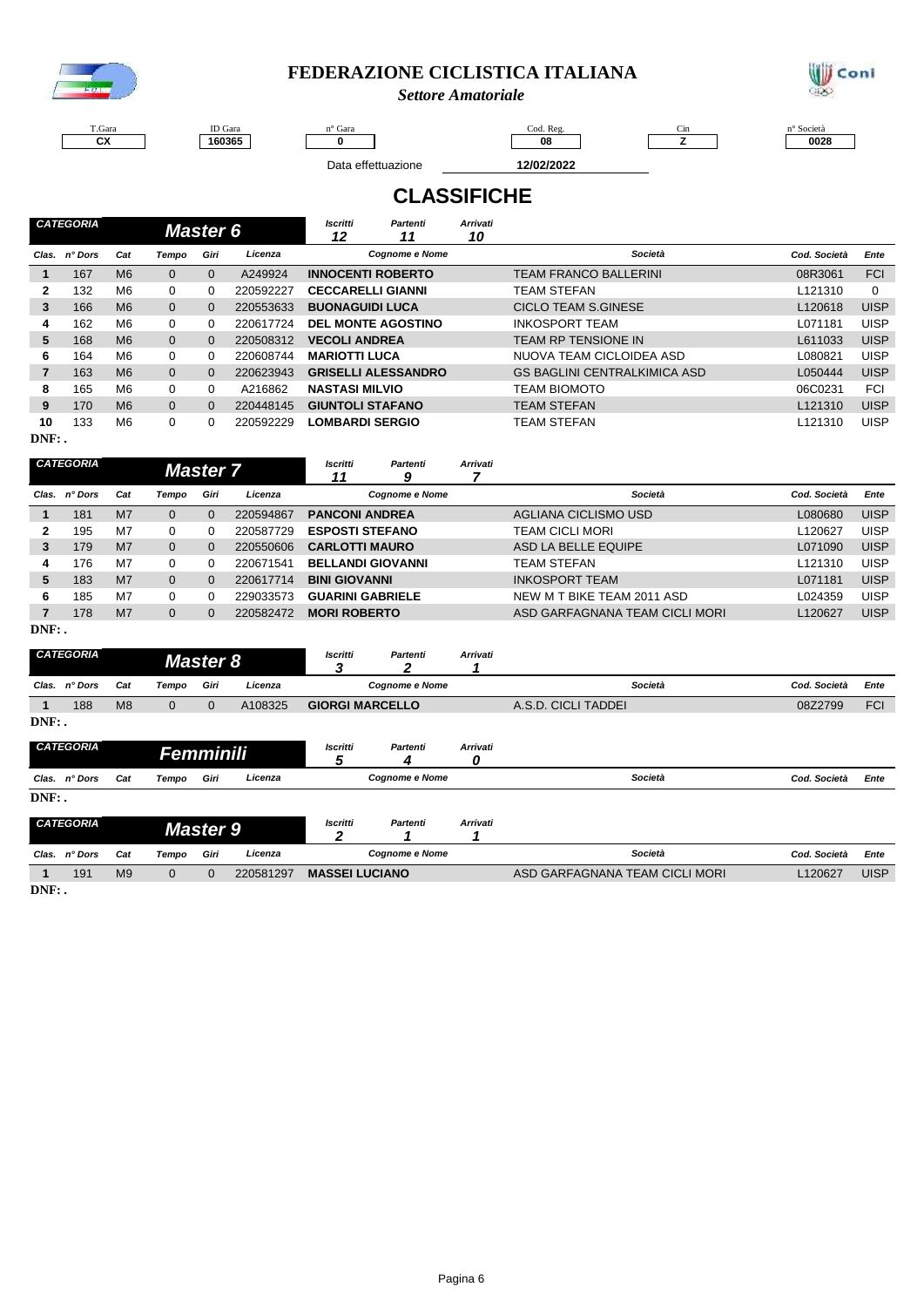|                | <b>F.C.I.</b>       |                      |                                  |                                                                       |                        |                                     |                        | FEDERAZIONE CICLISTICA ITALIANA<br><b>Settore Amatoriale</b> |                                                  | <b>Will</b> Coni<br>999 |                            |             |  |
|----------------|---------------------|----------------------|----------------------------------|-----------------------------------------------------------------------|------------------------|-------------------------------------|------------------------|--------------------------------------------------------------|--------------------------------------------------|-------------------------|----------------------------|-------------|--|
|                |                     | T.Gara               |                                  |                                                                       | ID Gara                |                                     | n° Gara                | Cod. Regione                                                 | Cin                                              | n° Società              |                            |             |  |
|                |                     | <b>CX</b>            |                                  |                                                                       | 160365                 |                                     | $\mathbf{0}$           | 08                                                           | Z                                                | 0028                    |                            |             |  |
|                | Denominazione gara: |                      |                                  |                                                                       |                        | 17° TROFEO RICORDANDO MARCO PANTANI |                        | <b>ORDINE D'ARRIVO GENERALE</b>                              |                                                  |                         |                            |             |  |
|                | Organizzazione:     |                      |                                  | S.C. PEDALE LUCCHESE POLI A.S. DILETTANTISTICA<br>12/02/2022<br>Data: |                        |                                     |                        |                                                              |                                                  |                         |                            |             |  |
| Svoltasi a:    |                     |                      | <b>LUCCA</b>                     |                                                                       |                        |                                     |                        | Categ.: AMATORIALI                                           | Classe:                                          |                         |                            |             |  |
|                | Corridori Iscritti: |                      |                                  |                                                                       | 146                    |                                     |                        | Partenti :                                                   | 106<br>137<br>Arrivati:                          |                         |                            |             |  |
| Arrivo         | n Dor               | Desc Cat             | Cat                              | Pos.<br>Part                                                          | <b>Class</b><br>Cat    | Cod UCI                             | <i>Licenza</i>         | Cognome e Nome                                               | Societa                                          | Cod Soc                 | <b>Ente</b>                | <b>Note</b> |  |
|                | $\overline{7}$      | Elite Sport + $M1$   | <b>ELMT</b>                      | $1^{\circ}$                                                           | $1^{\circ}$            | $\overline{0}$                      | 705966D                | <b>GUIDI LORENZO</b>                                         | SCOTT-PASQUINI STELLA AZZURRA                    | 08N1880                 | FCI                        |             |  |
| 2              | <b>12</b>           | Elite Sport + $M1$   | <b>ELMT</b>                      | $2^{\circ}$                                                           | $2^{\circ}$            | $\overline{0}$                      | A254547                | <b>BEVILACQUA MATTIA</b>                                     | <b>TEAM PROMOTECH</b>                            | 08P3189                 | FCI                        |             |  |
| 3              | 19                  | Elite Sport + $M1$   | M1                               | $3^\circ$                                                             | $3^\circ$              | $\overline{0}$                      | 220574005              | <b>MATTEOLI ANDREA</b>                                       | NEW M T BIKE TEAM 2011 ASD                       | L024359                 | <b>UISP</b>                |             |  |
| $\overline{4}$ | 52                  | Master 2             | M <sub>2</sub>                   | $4^\circ$                                                             | $1^{\circ}$            | $\overline{0}$                      | 808616E                | NUCERA GIOVANNI DOMENICO                                     | <b>TEAM PROMOTECH</b>                            | 08P3189                 | FCI                        |             |  |
| 5              | 70                  | Master 3             | M <sub>3</sub>                   | $5^\circ$                                                             | $1^{\circ}$            | $\mathbf{0}$                        | 220069386              | <b>BECONCINI ANDREA</b>                                      | <b>GS BAGLINI CENTRALKIMICA ASD</b>              | L070114                 | <b>UISP</b>                |             |  |
| 6              | 79                  | Master 3             | M <sub>3</sub>                   | $6^{\circ}$                                                           | $2^{\circ}$            | $\overline{0}$                      | A219261                | PASSUELLO DOMENICO                                           | <b>TEAM PROMOTECH</b>                            | 08P3189                 | FCI                        |             |  |
| $\tau$         | 14                  | Elite Sport + $M1$   | <b>ELMT</b>                      | $7^\circ$                                                             | $4^\circ$              | $\overline{0}$                      | 220678031              | <b>LABATE EMANUELE</b>                                       | <b>GS RAMINI ASD</b>                             | L080359                 | <b>UISP</b>                |             |  |
| 8              | $\overline{2}$      | Elite Sport + $M1$   | <b>ELMT</b>                      | $8^{\circ}$                                                           | $5^{\circ}$            | $\overline{0}$                      | 8100126                | <b>DAMIANTI MARCO</b>                                        | ASD GENETIK CYCLING TEAM                         | 09GR004                 | <b>ACSI</b>                |             |  |
| 9              | 53                  | Master 2             | M <sub>2</sub>                   | $9^\circ$                                                             | $2^{\circ}$            | $\overline{0}$                      | 220574384              | LOMBARDI DAVIDE                                              | VITAM-IN CYCLING TEAM ASD                        | L024521                 | <b>UISP</b>                |             |  |
| 10             | $\overline{5}$      | Elite Sport + $M1$   | <b>ELMT</b>                      | $10^{\circ}$                                                          | $6^{\circ}$            | $\overline{0}$                      | 220671501              | <b>MAROUAN OMAR</b>                                          | <b>SPEEDY BIKE</b>                               | L121451                 | <b>UISP</b>                |             |  |
| 11             | 17                  | Elite Sport + $M1$   | M1                               | $11^{\circ}$                                                          | $7^\circ$              | $\overline{0}$                      | 220574388              | <b>SCOPETANI GIULIO</b>                                      | VITAM-IN CYCLING TEAM ASD                        | L024521                 | <b>UISP</b>                |             |  |
| 12             | 21                  | Elite Sport + $M1$   | M1                               | $12^{\circ}$                                                          | $8^{\circ}$            | $\mathbf{0}$                        | 220650671              | <b>VELLUTINI MATTIA</b>                                      | <b>IRONTEAM ASD</b>                              | L121300                 | <b>UISP</b>                |             |  |
| 13<br>14       | 36<br>42            | Master 2             | M <sub>2</sub>                   | $13^\circ$<br>$14^\circ$                                              | $3^\circ$<br>$4^\circ$ | $\overline{0}$                      | 220574381              | <b>DI PIERRO LUCA</b>                                        | VITAM-IN CYCLING TEAM ASD                        | L024521                 | <b>UISP</b>                |             |  |
| 15             | 48                  | Master 2<br>Master 2 | M <sub>2</sub><br>M <sub>2</sub> | $15^{\circ}$                                                          | $5^{\circ}$            | $\overline{0}$<br>$\overline{0}$    | 220606361<br>220608912 | <b>SCALI MATTEO</b><br><b>BASILE RAFFAELE</b>                | CA MONTEMURLO ASD<br><b>CICLO TEAM S.GINESE</b>  | L110759<br>L120618      | <b>UISP</b><br><b>UISP</b> |             |  |
| 16             | 43                  |                      | M <sub>2</sub>                   | $16^{\circ}$                                                          | $6^{\circ}$            | $\overline{0}$                      | 220630275              |                                                              |                                                  | L710564                 | <b>UISP</b>                |             |  |
| 17             | 77                  | Master 2<br>Master 3 | M <sub>3</sub>                   | $17^{\circ}$                                                          | $3^\circ$              | $\overline{0}$                      | 220608915              | MAINARDI GIANNI<br><b>PRETINI DANIELE</b>                    | <b>ONTRAINO GS</b><br><b>CICLO TEAM S.GINESE</b> | L120618                 | <b>UISP</b>                |             |  |
| 18             | 8                   | Elite Sport + $M1$   | <b>ELMT</b>                      | $18^\circ$                                                            | $9^{\circ}$            | $\overline{0}$                      | 853345A                | <b>NASTASI PATRICK</b>                                       | <b>TEAM BIOMOTO</b>                              | 06C0231                 | FCI                        |             |  |
| 19             | 138                 | Master 5             | M <sub>5</sub>                   | $19^\circ$                                                            | $1^{\circ}$            | $\overline{0}$                      | 220623942              | <b>FERRARI LORENZO</b>                                       | <b>GS BAGLINI CENTRALKIMICA ASD</b>              | L050444                 | <b>UISP</b>                |             |  |
| 20             | 50                  | Master 2             | M2                               | $20^{\circ}$                                                          | $7^\circ$              | $\boldsymbol{0}$                    |                        | 220581278 STOPPIONI FILIPPO                                  | <b>CICLO TEAM S.GINESE</b>                       | L120618                 | <b>UISP</b>                |             |  |
| 21             | 68                  | Master 3             | M <sub>3</sub>                   | $21^{\circ}$                                                          | $4^{\circ}$            | $\overline{0}$                      | 220630245              | <b>DI COSTA FRANCESCO</b>                                    | ASD TUTTINSELLA CICLOSOVIGLIANA                  | L710690                 | UISP                       |             |  |
| 22             | 69                  | Master 3             | M <sub>3</sub>                   | $22^{\circ}$                                                          | $5^{\circ}$            | $\overline{0}$                      | 220574007              | <b>VIGNINI YURI</b>                                          | NEW M T BIKE TEAM 2011 ASD                       | L024359                 | <b>UISP</b>                |             |  |
| 23             | 78                  | Master 3             | M <sub>3</sub>                   | $23^{\circ}$                                                          | $6^{\circ}$            | $\overline{0}$                      | 220581283              | <b>FERRI MARCO</b>                                           | <b>CICLO TEAM S.GINESE</b>                       | L120618                 | UISP                       |             |  |
| 24             | 76                  | Master 3             | M <sub>3</sub>                   | $24^{\circ}$                                                          | $7^\circ$              | $\overline{0}$                      | A195756                | DE VINCENZI SIMONE                                           | <b>TEAM BIOMOTO</b>                              | 06C0231                 | FCI                        |             |  |
| 25             | $\overline{4}$      | Elite Sport + $M1$   | <b>ELMT</b>                      | $25^{\circ}$                                                          | $10^{\circ}$           | $\overline{0}$                      | 7907358                | DASSO LEONARDO                                               | <b>GS MONEGLIESE</b>                             | 03GE009                 | <b>ACSI</b>                |             |  |
| 26             | 11                  | Elite Sport + $M1$   | <b>ELMT</b>                      | $26^{\circ}$                                                          | $11^{\circ}$           | $\overline{0}$                      | 220517539              | <b>GALLI LORENZO</b>                                         | <b>ASD CICLI FALASCHI</b>                        | L411162                 | <b>UISP</b>                |             |  |
| 27             | <b>10</b>           | Elite Sport + $M1$   | <b>ELMT</b>                      | $27^{\circ}$                                                          | $12^{\circ}$           | $\overline{0}$                      | A234586                | <b>MARETTI SAMUELE</b>                                       | <b>TEAM PROMOTECH</b>                            | 08P3189                 | FCI                        |             |  |
| 28             | 67                  | Master 3             | M <sub>3</sub>                   | $28^{\circ}$                                                          | $8^{\circ}$            | $\overline{0}$                      | 220594870              | <b>SANTI LEONARDO</b>                                        | AGLIANA CICLISMO USD                             | L080680                 | <b>UISP</b>                |             |  |
| 29             | 125                 | Master 4             | M <sub>4</sub>                   | $29^\circ$                                                            | $1^{\circ}$            | $\overline{0}$                      | 220623944              | <b>ORLANDI MICHELE</b>                                       | <b>GS BAGLINI CENTRALKIMICA ASD</b>              | L070114                 | UISP                       |             |  |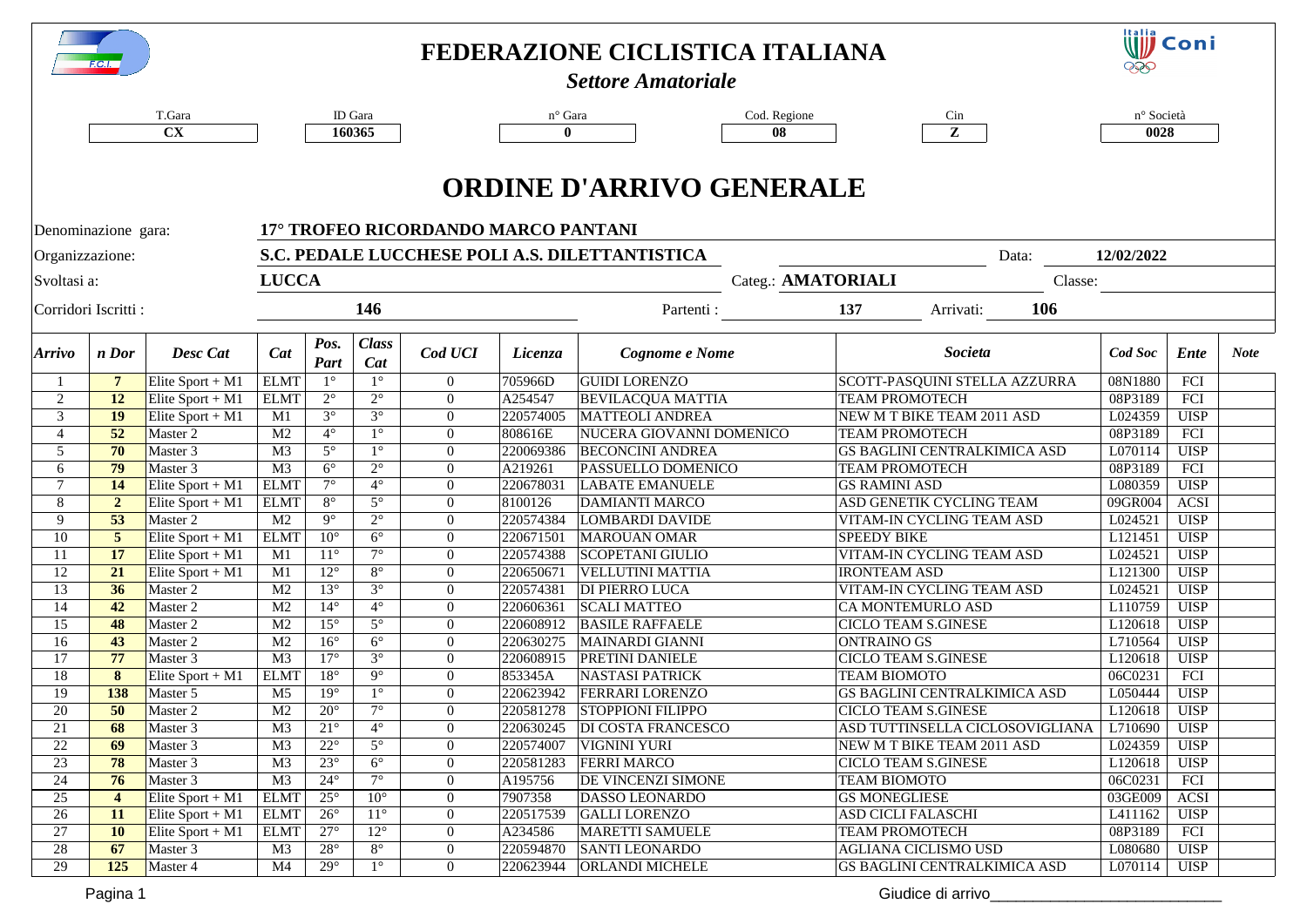| Arrivo          | n Dor            | Desc Cat           | Cat             | Pos.<br>Part | <b>Class</b><br>Cat    | Cod UCI        | Licenza   | Cognome e Nome                | Societa                             | Cod Soc | Ente             | <b>Note</b> |
|-----------------|------------------|--------------------|-----------------|--------------|------------------------|----------------|-----------|-------------------------------|-------------------------------------|---------|------------------|-------------|
| 30              | <b>109</b>       | Master 4           | M <sub>4</sub>  | $30^\circ$   | $2^{\circ}$            | $\overline{0}$ | 220696184 | <b>GIORDANI LEONARDO</b>      | AGLIANA CICLISMO USD                | L080680 | <b>UISP</b>      |             |
| 31              | 167              | Master 6           | M <sub>6</sub>  | $31^\circ$   | $1^{\circ}$            | $\overline{0}$ | A249924   | <b>INNOCENTI ROBERTO</b>      | TEAM FRANCO BALLERINI               | 08R3061 | FCI              |             |
| 32              | $\mathbf{3}$     | Elite Sport + $M1$ | <b>ELMT</b>     | $32^\circ$   | $13^\circ$             | $\mathbf{0}$   | 220641643 | <b>BERTONI DANIELE</b>        | <b>ASD LA BELLE EQUIPE</b>          | L071090 | <b>UISP</b>      |             |
| $\overline{33}$ | 115              | Master 4           | M4              | $33^\circ$   | $3^\circ$              | $\theta$       | A211460   | NOMELLINI GIACOMO             | ASD CYCLING TEAM ZEROSEI            | 08Z3256 | FCI              |             |
| $\overline{34}$ | 151              | Master 5           | $\overline{M5}$ | $34^\circ$   | $2^{\circ}$            | $\mathbf{0}$   | 220623945 | <b>PANTANI MICHELE</b>        | <b>GS BAGLINI CENTRALKIMICA ASD</b> | L070114 | <b>UISP</b>      |             |
| $\overline{35}$ | $\overline{23}$  | Elite Sport + $M1$ | M1              | $35^\circ$   | $14^{\circ}$           | $\mathbf{0}$   | A212770   | POMINI MATTEO                 | ASD CYCLING TEAM ZEROSEI            | 08Z3256 | FCI              |             |
| $\overline{36}$ | 124              | Master 4           | M4              | $36^\circ$   | $4^\circ$              | $\overline{0}$ | 220508314 | <b>BUGLIANI CARLO</b>         | TEAM RP TENSIONE IN                 | L611033 | <b>UISP</b>      |             |
| $\overline{37}$ | 123              | Master 4           | M <sub>4</sub>  | $37^\circ$   | $5^\circ$              | $\overline{0}$ | 220508331 | D'AGOSTINO ALESSANDRO         | ASD TEAM BICISPORT CARRARA          | L610277 | <b>UISP</b>      |             |
| $\overline{38}$ | $\overline{113}$ | Master 4           | M <sub>4</sub>  | $38^\circ$   | $6^{\circ}$            | $\overline{0}$ | 220606354 | <b>GHENO ALESSANDRO</b>       | CA MONTEMURLO ASD                   | L110759 | <b>UISP</b>      |             |
| 39              | $\overline{72}$  | Master 3           | M <sub>3</sub>  | $39^\circ$   | $\overline{9^{\circ}}$ | $\overline{0}$ | 220630282 | <b>PELLEGRINI DAVIDE</b>      | <b>ONTRAINO GS</b>                  | L710564 | <b>UISP</b>      |             |
| 40              | 75               | Master 3           | $\overline{M3}$ | $40^\circ$   | $10^{\circ}$           | $\Omega$       | A247797   | PALATRESI ALESSANDRO          | <b>G.S. MASTROMARCO SENSI</b>       | 08J0340 | $\overline{FCI}$ |             |
| 41              | 126              | Master 4           | M <sub>4</sub>  | $41^{\circ}$ | $7^\circ$              | $\mathbf{0}$   | 220647388 | <b>IANNELLO VINCENZO</b>      | <b>BICISPORT SANGUINETTI</b>        | L610277 | <b>UISP</b>      |             |
| 42              | 132              | Master 6           | M <sub>6</sub>  | $42^\circ$   | $2^{\circ}$            | $\Omega$       | 220592227 | <b>CECCARELLI GIANNI</b>      | <b>TEAM STEFAN</b>                  | L121310 | $\overline{0}$   |             |
| 43              | 117              | Master 4           | M4              | $43^\circ$   | $8^{\circ}$            | $\overline{0}$ | 895966L   | <b>PELOSIN DAVIDE</b>         | TEAM BIOMOTO                        | 06C0231 | FCI              |             |
| 44              | 114              | Master 4           | M4              | $44^\circ$   | $9^\circ$              | $\overline{0}$ | 220630907 | <b>PIEROTTI GIUSEPPE</b>      | <b>SPEEDY BIKE</b>                  | L121451 | <b>UISP</b>      |             |
| 45              | 166              | Master 6           | M6              | $45^{\circ}$ | $3^\circ$              | $\overline{0}$ | 220553633 | <b>BUONAGUIDI LUCA</b>        | CICLO TEAM S.GINESE                 | L120618 | <b>UISP</b>      |             |
| 46              | 47               | Master 2           | M <sub>2</sub>  | $46^{\circ}$ | $8^\circ$              | $\overline{0}$ | A211526   | <b>GONNELLA NICOLA</b>        | ASD CYCLING TEAM ZEROSEI            | 08Z3256 | FCI              |             |
| 47              | 61               | Master 3           | M <sub>3</sub>  | $47^\circ$   | $11^\circ$             | $\theta$       | 220574382 | <b>DILAGHI TOMMASO</b>        | VITAM-IN CYCLING TEAM ASD           | L024521 | <b>UISP</b>      |             |
| 48              | 149              | Master 5           | $\overline{M5}$ | $48^\circ$   | $3^\circ$              | $\mathbf{0}$   | 220617711 | CIAMBRELLO GIOVANNI           | <b>INKOSPORT TEAM</b>               | L071181 | <b>UISP</b>      |             |
| 49              | $\overline{13}$  | Elite Sport + $M1$ | <b>ELMT</b>     | $49^\circ$   | $15^\circ$             | $\Omega$       | A254195   | <b>MACAGNO FEDERICO</b>       | <b>TEAM PROMOTECH</b>               | 08P3189 | FCI              |             |
| $\overline{50}$ | 181              | Master 7           | M <sub>7</sub>  | $50^\circ$   | $1^{\circ}$            | $\mathbf{0}$   | 220594867 | <b>PANCONI ANDREA</b>         | <b>AGLIANA CICLISMO USD</b>         | L080680 | <b>UISP</b>      |             |
| 51              | 162              | Master 6           | M <sub>6</sub>  | $51^\circ$   | $4^\circ$              | $\overline{0}$ | 220617724 | <b>DEL MONTE AGOSTINO</b>     | <b>INKOSPORT TEAM</b>               | L071181 | <b>UISP</b>      |             |
| $\overline{52}$ | 168              | Master 6           | M <sub>6</sub>  | $52^\circ$   | $5^{\circ}$            | $\overline{0}$ | 220508312 | <b>VECOLI ANDREA</b>          | TEAM RP TENSIONE IN                 | L611033 | <b>UISP</b>      |             |
| 53              | 26               | Elite Sport + $M1$ | M1              | $53^\circ$   | $16^{\circ}$           | $\overline{0}$ | 220581281 | COTRONEO DANIELE              | CICLO TEAM S.GINESE                 | L120618 | <b>UISP</b>      |             |
| $\overline{54}$ | 64               | Master 3           | M <sub>3</sub>  | $54^\circ$   | $12^{\circ}$           | $\mathbf{0}$   | 220682163 | <b>STORTI ALESSIO</b>         | ASD BIKE STATION FILODIAM           | C035122 | <b>UISP</b>      |             |
| $\overline{55}$ | 142              | Master 5           | $\overline{M5}$ | $55^\circ$   | $4^\circ$              | $\Omega$       | 220631778 | MARSANO PAOLO                 | ASD CICLO ARCI GRISEI SARZANA       | C035311 | <b>UISP</b>      |             |
| 56              | $\overline{22}$  | Elite Sport + $M1$ | $\overline{M1}$ | $56^\circ$   | $17^\circ$             | $\Omega$       | A205315   | <b>OLIANI NICOLA</b>          | ASD CYCLING TEAM ZEROSEI            | 08Z3256 | FCI              |             |
| $\overline{57}$ | 156              | Master 5           | M <sub>5</sub>  | $57^\circ$   | $5^\circ$              | $\mathbf{0}$   | 220623947 | <b>SACCOMANNI ENRICO</b>      | GS BAGLINI CENTRALKIMICA ASD        | L070114 | <b>UISP</b>      |             |
| $\overline{58}$ | $\mathbf{1}$     | Elite Sport + M1   | <b>ELMT</b>     | $58^\circ$   | $18^\circ$             | $\overline{0}$ | 8115557   | CAPORASO MATTEO               | ASD GENETIK CYCLING TEAM            | 09GR004 | <b>ACSI</b>      |             |
| 59              | 37               | Master 2           | M <sub>2</sub>  | $59^\circ$   | $\overline{9^{\circ}}$ | $\overline{0}$ | 220574008 | <b>ZENI STEFANO</b>           | NEW M T BIKE TEAM 2011 ASD          | L024359 | <b>UISP</b>      |             |
| 60              | 195              | Master 7           | M7              | $60^\circ$   | $2^{\circ}$            | $\overline{0}$ | 220587729 | <b>ESPOSTI STEFANO</b>        | <b>TEAM CICLI MORI</b>              | L120627 | <b>UISP</b>      |             |
| 61              | 120              | Master 4           | M <sub>4</sub>  | $61^\circ$   | $10^{\circ}$           | $\overline{0}$ | 220638984 | <b>DEGL'INNOCENTI STEFANO</b> | POLISPORTIVA ITALY TEAM             | L080904 | <b>UISP</b>      |             |
| 62              | <b>110</b>       | Master 4           | M <sub>4</sub>  | $62^\circ$   | $11^{\circ}$           | $\theta$       | 220594865 | <b>LATORRACA ALESSIO</b>      | AGLIANA CICLISMO USD                | L080680 | <b>UISP</b>      |             |
| 63              | $\overline{25}$  | Elite Sport + $M1$ | M1              | $63^\circ$   | $19^\circ$             | $\overline{0}$ | 220644025 | CROCETTA GIANMARCO            | <b>GS RAMINI ASD</b>                | L080359 | <b>UISP</b>      |             |
| 64              | 44               | Master 2           | M2              | $64^\circ$   | $10^{\circ}$           | $\mathbf{0}$   | 220634223 | <b>DEL MANCINO MATTEO</b>     | <b>SPEEDY BIKE</b>                  | L121451 | <b>UISP</b>      |             |
| 65              | 159              | Master 5           | M <sub>5</sub>  | $65^\circ$   | $6^\circ$              | $\overline{0}$ | 220587726 | <b>MARCHETTI STEFANO</b>      | <b>TEAM CICLI MORI</b>              | L120627 | <b>UISP</b>      |             |
| 66              | 164              | Master 6           | M <sub>6</sub>  | $66^{\circ}$ | $6^{\circ}$            | $\mathbf{0}$   | 220608744 | <b>MARIOTTI LUCA</b>          | NUOVA TEAM CICLOIDEA ASD            | L080821 | <b>UISP</b>      |             |
| 67              | 163              | Master 6           | M <sub>6</sub>  | $67^\circ$   | $7^\circ$              | $\Omega$       | 220623943 | <b>GRISELLI ALESSANDRO</b>    | <b>GS BAGLINI CENTRALKIMICA ASD</b> | L050444 | <b>UISP</b>      |             |
| 68              | 39               | Master 2           | M <sub>2</sub>  | $68^{\circ}$ | $11^{\circ}$           | $\overline{0}$ | 220550615 | <b>MARTELLO FRANCESCO</b>     | ASD LA BELLE EQUIPE                 | L071090 | <b>UISP</b>      |             |
| 69              | <b>150</b>       | Master 5           | M <sub>5</sub>  | $69^\circ$   | $7^\circ$              | $\overline{0}$ | 220630365 | <b>BENERICETTI DANIELE</b>    | HEARTH ON BIKE ASD                  | L710578 | <b>UISP</b>      |             |
| 70              | 179              | Master 7           | M7              | $70^{\circ}$ | $3^\circ$              | $\overline{0}$ | 220550606 | <b>CARLOTTI MAURO</b>         | ASD LA BELLE EQUIPE                 | L071090 | <b>UISP</b>      |             |
| 71              | 106              | Master 4           | M4              | $71^{\circ}$ | $12^{\circ}$           | $\overline{0}$ | 7956640   | MARCHETTI GIANFRANCO          | ASD GENETIK CYCLING TEAM            | 09GR004 | <b>ACSI</b>      |             |
| 72              | 129              | Master 4           | M4              | $72^{\circ}$ | $13^\circ$             | $\overline{0}$ | 220608956 | <b>ANTONELLI DANIELE</b>      | TEAM FREEDOM BIKE                   | L121357 | <b>UISP</b>      |             |
| 73              | 176              | Master 7           | M7              | $73^\circ$   | $4^\circ$              | $\overline{0}$ | 220671541 | <b>BELLANDI GIOVANNI</b>      | <b>TEAM STEFAN</b>                  | L121310 | <b>UISP</b>      |             |
| 74              | 107              | Master 4           | M4              | $74^{\circ}$ | $14^\circ$             | $\overline{0}$ | 220574257 | <b>GORGA GIANNI</b>           | NEW M T BIKE TEAM 2011 ASD          | L024359 | <b>UISP</b>      |             |
| 75              | <b>111</b>       | Master 4           | M4              | $75^\circ$   | $15^\circ$             | $\overline{0}$ | 220608944 | DAL ZOVO LUCA                 | ASD BACHINI BIKES                   | L121307 | <b>UISP</b>      |             |
| 76              | 41               | Master 2           | M <sub>2</sub>  | $76^{\circ}$ | $12^{\circ}$           | $\overline{0}$ | 220573998 | COLUCCINI RICCARDO            | NEW M T BIKE TEAM 2011 ASD          | L024359 | <b>UISP</b>      |             |